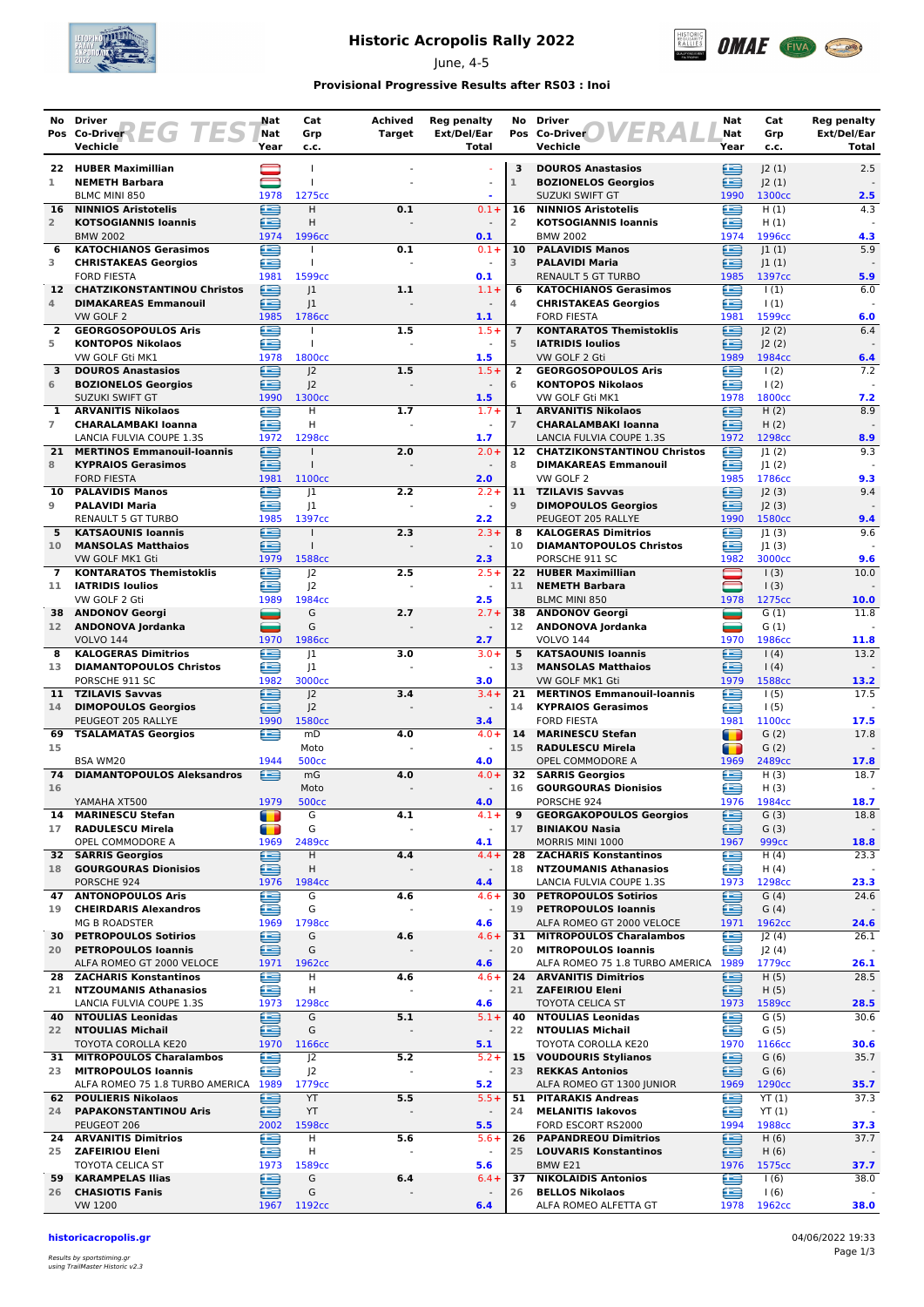

## **Historic Acropolis Rally 2022**

June, 4-5



### **Provisional Progressive Results after RS03 : Inoi**

| No       | Driver<br>Pos Co-Driver LG TES                            | Nat<br>Nat             | Cat<br>Grp                   | Achived<br><b>Target</b> | <b>Reg penalty</b><br>Ext/Del/Ear | No       | <b>Driver</b><br>13 R A<br>Pos Co-Driver                   | Nat<br>Nat          | Cat<br>Grp         | <b>Reg penalty</b><br>Ext/Del/Ear |
|----------|-----------------------------------------------------------|------------------------|------------------------------|--------------------------|-----------------------------------|----------|------------------------------------------------------------|---------------------|--------------------|-----------------------------------|
|          | Vechicle                                                  | Year                   | c.c.                         |                          | Total                             |          | Vechicle                                                   | Year                | c.c.               | Total                             |
| 58       | <b>KOSMAS Aristotelis</b>                                 | 生                      | 1                            | 6.4                      | $6.4 +$                           | 57       | <b>MORAITIS Nikolaos</b>                                   | ≘                   | 1(7)               | 39.2                              |
| 27       | <b>KONTOS Stefanos</b><br>MERCEDES BENZ 500 SEC           | £<br>1984              | 1<br>4973cc                  |                          | 6.4                               | 27       | <b>CHATZIKONSTANTINOU loannis</b><br>LADA BA3 2101         | œ<br>1979           | 1(7)<br>1198cc     | 39.2                              |
| 57       | <b>MORAITIS Nikolaos</b>                                  | e                      |                              | 7.9                      | $7.9+$                            | 19       | <b>NOTARAS Polykarpos</b>                                  | £                   | 1(4)               | 41.9                              |
| 28       | <b>CHATZIKONSTANTINOU loannis</b><br>LADA BA3 2101        | ∈<br>1979              | $\mathbf{I}$<br>1198cc       |                          | 7.9                               | 28       | <b>CHRISTOPOULOS Petros</b><br>PORSCHE 924 TURBO           | ≘<br>1983           | 1(4) <br>1984cc    | 41.9                              |
| 34       | <b>TSIMIS Dimitrios</b>                                   | œ                      | G                            | 8.1                      | $8.1 +$                           | 20       | MIHAI-ALEXANDRU Hatisi                                     | n                   | G(7)               | 54.9                              |
| 29       | <b>KASOUNI / TSIMI Theodora</b>                           | œ                      | G                            |                          |                                   | 29       | MIHAI-ALEXANDRU Hatisi                                     | T                   | G(7)               |                                   |
| 35       | MERCEDES BENZ W113 / 230 SL<br><b>TZAVARAS Georgios</b>   | 1966<br>⋐              | 2306cc<br>G                  | 8.2                      | 8.1<br>$8.2 +$                    | 55       | <b>FORD CAPRI</b><br><b>SAKELARIADIS Georgios</b>          | 1970<br>£           | 1994cc<br>J2(5)    | 54.9<br>58.8                      |
| 30       | <b>BEKAS Konstantinos</b>                                 | ≘                      | G                            |                          |                                   | 30       | <b>GENERALIS Nikolaos</b>                                  | œ                   | J2(5)              |                                   |
| 9        | BMW 1600-2<br><b>GEORGAKOPOULOS Georgios</b>              | 1970<br>œ              | 1575cc<br>G                  | 8.7                      | 8.2<br>$8.7 +$                    | 25       | <b>TOYOTA COROLLA 1.6 Gti</b><br><b>MOSCICKI Artur</b>     | 1989                | 1587cc<br>1(8)     | 58.8<br>59.1                      |
| 31       | <b>BINIAKOU Nasia</b>                                     | e                      | G                            |                          |                                   | 31       | <b>JUSZCZYK Mariusz</b>                                    | -                   | 1(8)               |                                   |
| 43       | MORRIS MINI 1000<br><b>VLACHOS Christos</b>               | 1967<br>£              | 999cc<br>E                   | 9.0                      | 8.7<br>$9.0 +$                    | 58       | NISSAN DATSUN 180B<br><b>KOSMAS Aristotelis</b>            | 1978<br>£           | 1595cc<br> 1(5)    | 59.1<br>59.9                      |
| 32       | <b>PETROPOULOU Effrosyni</b>                              | £                      | E                            |                          |                                   | 32       | <b>KONTOS Stefanos</b>                                     | £                   | 1(5)               |                                   |
|          | ALFA ROMEO GIULIETTA 750 SPIDER 1960                      |                        | 1290 <sub>cc</sub>           |                          | 9.0                               |          | MERCEDES BENZ 500 SEC                                      | 1984                | 4973cc             | 59.9                              |
| 61<br>33 | <b>BENOS Aggelos</b><br><b>BENOS Panos</b>                | €<br>æ                 | YT<br>YT                     | 9.7                      | $9.7 +$                           | 34<br>33 | <b>TSIMIS Dimitrios</b><br><b>KASOUNI / TSIMI Theodora</b> | ≘<br>œ              | G(8)<br>G(8)       | 65.8                              |
|          | ALFA ROMEO SPIDER S4                                      | 1992                   | 1962cc                       |                          | 9.7                               |          | MERCEDES BENZ W113 / 230 SL                                | 1966                | 2306cc             | 65.8                              |
| 34       | <b>56 PSACHOS Dimitrios</b><br><b>POLITIS Ioannis</b>     | £<br>£                 | H<br>H                       | 10.3                     | $10.3+$                           | 47<br>34 | <b>ANTONOPOULOS Aris</b><br><b>CHEIRDARIS Alexandros</b>   | æ<br>œ              | G(9)<br>G(9)       | 74.3                              |
|          | FIAT 128 RALLY                                            | 1973                   | 1301cc                       |                          | 10.3                              |          | <b>MG B ROADSTER</b>                                       | 1969                | 1798cc             | 74.3                              |
| 51<br>35 | <b>PITARAKIS Andreas</b><br><b>MELANITIS lakovos</b>      | £<br>œ                 | YT                           | 10.4                     | $10.4 +$                          | 17       | <b>TSIOGKAS Christos</b><br><b>KOLLIOPOULOS Sotirios</b>   | Œ<br>œ              | G(10)              | 82.9                              |
|          | FORD ESCORT RS2000                                        | 1994                   | YT<br>1988cc                 |                          | 10.4                              | 35       | FORD ESCORT MK1 RS200                                      | 1968                | G(10)<br>1998cc    | 82.9                              |
| 25       | <b>MOSCICKI Artur</b>                                     |                        |                              | 10.6                     | $10.6+$                           | 61       | <b>BENOS Aggelos</b>                                       | e                   | YT(2)              | 83.1                              |
|          | 36 JUSZCZYK Mariusz<br>NISSAN DATSUN 180B                 | 1978                   | $\mathbf{I}$<br>1595cc       |                          | 10.6                              | 36       | <b>BENOS Panos</b><br>ALFA ROMEO SPIDER S4                 | œ<br>1992           | YT(2)<br>1962cc    | 83.1                              |
|          | 19 NOTARAS Polykarpos                                     | Œ                      | 1                            | 10.8                     | $10.8 +$                          |          | 54 CHATZICHRISTOU Anastasios                               | œ                   | 2(6)               | 108.4                             |
| 37       | <b>CHRISTOPOULOS Petros</b><br>PORSCHE 924 TURBO          | ≘<br>1983              | 1<br>1984cc                  |                          | 10.8                              | 37       | <b>THEOPHANOPOULOS Dimitrios</b><br>NISSAN BLUEBIRD        | ≘<br>1990           | J2(6)<br>1598cc    | 108.4                             |
| 26       | <b>PAPANDREOU Dimitrios</b>                               | ≘                      | H                            | 11.5                     | $11.5+$                           | 56       | <b>PSACHOS Dimitrios</b>                                   | £                   | H(7)               | 112.9                             |
| 38       | <b>LOUVARIS Konstantinos</b>                              | £                      | Η                            |                          |                                   | 38       | <b>POLITIS Ioannis</b>                                     | œ                   | H(7)               |                                   |
| 50       | BMW <sub>E21</sub><br><b>THERMOS Christos</b>             | 1976<br>£              | 1575cc<br>H                  | 12.0                     | 11.5<br>$12.0+$                   | 33       | FIAT 128 RALLY<br><b>PAPADAKIS Ilias</b>                   | 1973<br>e           | 1301cc<br>G(11)    | 112.9<br>136.7                    |
| 39       | <b>THERMOS loannis</b>                                    | £                      | H                            |                          |                                   | 39       | <b>PAPADAKI Virginia</b>                                   | œ                   | G(11)              |                                   |
| 54       | FORD ESCORT MK1<br><b>CHATZICHRISTOU Anastasios</b>       | 1972<br>€              | 1601cc<br> 2                 | 13.5                     | 12.0<br>$13.5+$                   | 50       | PORSCHE 911 T TARGA<br><b>THERMOS Christos</b>             | 1971<br>œ           | 2195cc<br>H(8)     | 136.7<br>179.6                    |
| 40       | <b>THEOPHANOPOULOS Dimitrios</b>                          | ⋐                      | J <sub>2</sub>               |                          | $\overline{\phantom{a}}$          | 40       | <b>THERMOS Ioannis</b>                                     | Æ                   | H(8)               |                                   |
| 15       | NISSAN BLUEBIRD<br><b>VOUDOURIS Stylianos</b>             | 1990<br>£              | 1598cc<br>G                  | 14.2                     | 13.5<br>$14.2 +$                  | 35       | FORD ESCORT MK1<br><b>TZAVARAS Georgios</b>                | 1972<br>£           | 1601cc<br>G(12)    | 179.6<br>224.2                    |
| 41       | <b>REKKAS Antonios</b>                                    | œ                      | G                            |                          |                                   | 41       | <b>BEKAS Konstantinos</b>                                  | œ                   | G(12)              |                                   |
|          | ALFA ROMEO GT 1300 JUNIOR                                 | 1969                   | 1290 <sub>cc</sub>           |                          | 14.2                              |          | BMW 1600-2                                                 | 1970                | 1575cc             | 224.2                             |
| 33<br>42 | <b>PAPADAKIS Ilias</b><br><b>PAPADAKI Virginia</b>        | æ<br>∈                 | G<br>G                       | 15.8                     | $15.8+$                           | 39<br>42 | <b>PITARAKIS Georgios</b><br><b>MELANITIS Ilias</b>        | ≘<br>≘              | 1(6) <br> 1(6)     | 257.5                             |
|          | PORSCHE 911 T TARGA                                       | 1971                   | 2195cc                       |                          | 15.8                              |          | FORD ESCORT RS1600i                                        | 1985                | 1587cc             | 257.5                             |
| 55<br>43 | <b>SAKELARIADIS Georgios</b><br><b>GENERALIS Nikolaos</b> | e<br>œ                 | J2<br>J2                     | 16.5                     | $16.5+$<br>$\blacksquare$         | 29<br>43 | <b>ROGERS Neil</b><br><b>Giorgos Dagres</b>                | $\blacksquare$<br>≘ | E(1)<br>E(1)       | 321.5                             |
|          | TOYOTA COROLLA 1.6 Gti                                    | 1989                   | 1587cc                       |                          | 16.5                              |          | <b>LANCIA APPIA S3</b>                                     | 1961                | 1091cc             | 321.5                             |
| 37<br>44 | <b>NIKOLAIDIS Antonios</b><br><b>BELLOS Nikolaos</b>      | e<br>ē                 | $\mathbf{I}$<br>$\mathbf{I}$ | 18.1                     | $18.1 +$                          | 53<br>44 | <b>ANDRIOPOULOS Miltiadis</b><br><b>DONTA Ismini-Niki</b>  | e<br>£              | J2(7)<br>J2(7)     | 367.2                             |
|          | ALFA ROMEO ALFETTA GT                                     | 1978                   | 1962cc                       |                          | 18.1                              |          | TOYOTA COROLLA AE92                                        | 1989                | 1598cc             | 367.2                             |
| 46       | <b>BALANOU Elisavet</b>                                   | ≘                      | G                            | 18.2                     | $18.2 +$                          | 46       | <b>BALANOU Elisavet</b>                                    | ≘                   | G(13)              | 395.8                             |
| 45       | PAPAIOANNOU AIKATERINI<br><b>VW 1500</b>                  | œ<br>1969              | G<br>1495cc                  |                          | 18.2                              | 45       | PAPAIOANNOU AIKATERINI<br><b>VW 1500</b>                   | ≘<br>1969           | G(13)<br>1495cc    | 395.8                             |
| 17       | <b>TSIOGKAS Christos</b>                                  | €                      | G                            | 19.1                     | $19.1 +$                          | 27       | <b>TSEKERIS Alexandros</b>                                 | œ                   | G(14)              | 451.6                             |
| 46       | <b>KOLLIOPOULOS Sotirios</b><br>FORD ESCORT MK1 RS200     | ∈<br>1968              | G<br>1998cc                  |                          | 19.1                              | 46       | <b>AFENTAKIS Gerasimos</b><br>BMW 1600-2                   | œ<br>1969           | G(14)<br>1575cc    | 451.6                             |
| 41       | <b>PETROU Eleftherios</b>                                 | e                      | Η                            | 22.8                     | $22.8+$                           | 62       | <b>POULIERIS Nikolaos</b>                                  | €                   | YT(3)              | 506.5                             |
| 47       | <b>DIMAKOPOULOS Konstantinos</b><br>ALFA ROMEO ALFETTA GT | ∈<br>1976              | Η<br>1779cc                  |                          | 22.8                              | 47       | <b>PAPAKONSTANTINOU Aris</b><br>PEUGEOT 206                | ≘<br>2002           | YT(3)<br>1598cc    | 506.5                             |
| 20       | MIHAI-ALEXANDRU Hatisi                                    | $\blacksquare$         | G                            | 23.3                     | $23.3+$                           | 43       | <b>VLACHOS Christos</b>                                    | ≘                   | E(2)               | 618.4                             |
| 48       | MIHAI-ALEXANDRU Hatisi                                    | $\blacksquare$<br>1970 | G<br>1994cc                  |                          |                                   | 48       | PETROPOULOU Effrosyni<br>ALFA ROMEO GIULIETTA 750 SPIDER   | œ<br>1960           | E(2)<br>1290cc     |                                   |
| 39       | <b>FORD CAPRI</b><br><b>PITARAKIS Georgios</b>            | ⋐                      | J1                           | 26.4                     | 23.3<br>$26.4 +$                  | 59       | <b>KARAMPELAS Ilias</b>                                    | ⊟                   | G(15)              | 618.4<br>620.9                    |
| 49       | <b>MELANITIS Ilias</b>                                    | €                      | J1                           |                          | $\blacksquare$                    | 49       | <b>CHASIOTIS Fanis</b>                                     | ∈                   | G(15)              |                                   |
| 29.      | FORD ESCORT RS1600i<br><b>ROGERS Neil</b>                 | 1985<br>O              | 1587cc<br>Ε                  | 30.6                     | 26.4<br>$30.6+$                   | 49       | <b>VW 1200</b><br><b>VYTOGIANNIS Georgios</b>              | 1967<br>€           | 1192cc<br>J2(8)    | 620.9<br>629.2                    |
| 50       | <b>Giorgos Dagres</b>                                     | 鱼                      | Ε                            |                          |                                   | 50       | <b>VYTOGIANNIS Nikolaos</b>                                | £                   | J2(8)              |                                   |
|          | LANCIA APPIA S3<br>42 LAGIOS Miltiadis                    | 1961<br>Œ              | 1091cc<br>Ε                  | 43.8                     | 30.6<br>$43.8 +$                  | 41       | PORSCHE 911<br><b>PETROU Eleftherios</b>                   | 1988<br>≘           | 3125cc<br>H(9)     | 629.2<br>692.8                    |
| 51       | <b>KOUTSIS Ioannis</b>                                    | ≘                      | E                            |                          |                                   | 51       | <b>DIMAKOPOULOS Konstantinos</b>                           | ≘                   | H(9)               |                                   |
| 36       | MERCEDES BENZ W191 / 170DS<br><b>KOLAITIS Spyridon</b>    | 1953<br>⊜              | 1783cc<br>Η                  | 45.8                     | 43.8<br>$45.8 +$                  | 36       | ALFA ROMEO ALFETTA GT<br><b>KOLAITIS Spyridon</b>          | 1976<br>≘           | 1779cc<br>H(10)    | 692.8<br>802.7                    |
| 52       | <b>PAVLAKIS Emmanouil</b>                                 | ఆ                      | Η                            |                          |                                   | 52       | <b>PAVLAKIS Emmanouil</b>                                  | œ                   | H(10)              |                                   |
|          | <b>BMW 2002</b>                                           | 1974                   | 1990 <sub>cc</sub>           |                          | 45.8                              |          | <b>BMW 2002</b>                                            | 1974                | 1990 <sub>cc</sub> | 802.7                             |

**historicacropolis.gr** 04/06/2022 19:33

Results by sportstiming.gr using TrailMaster Historic v2.3